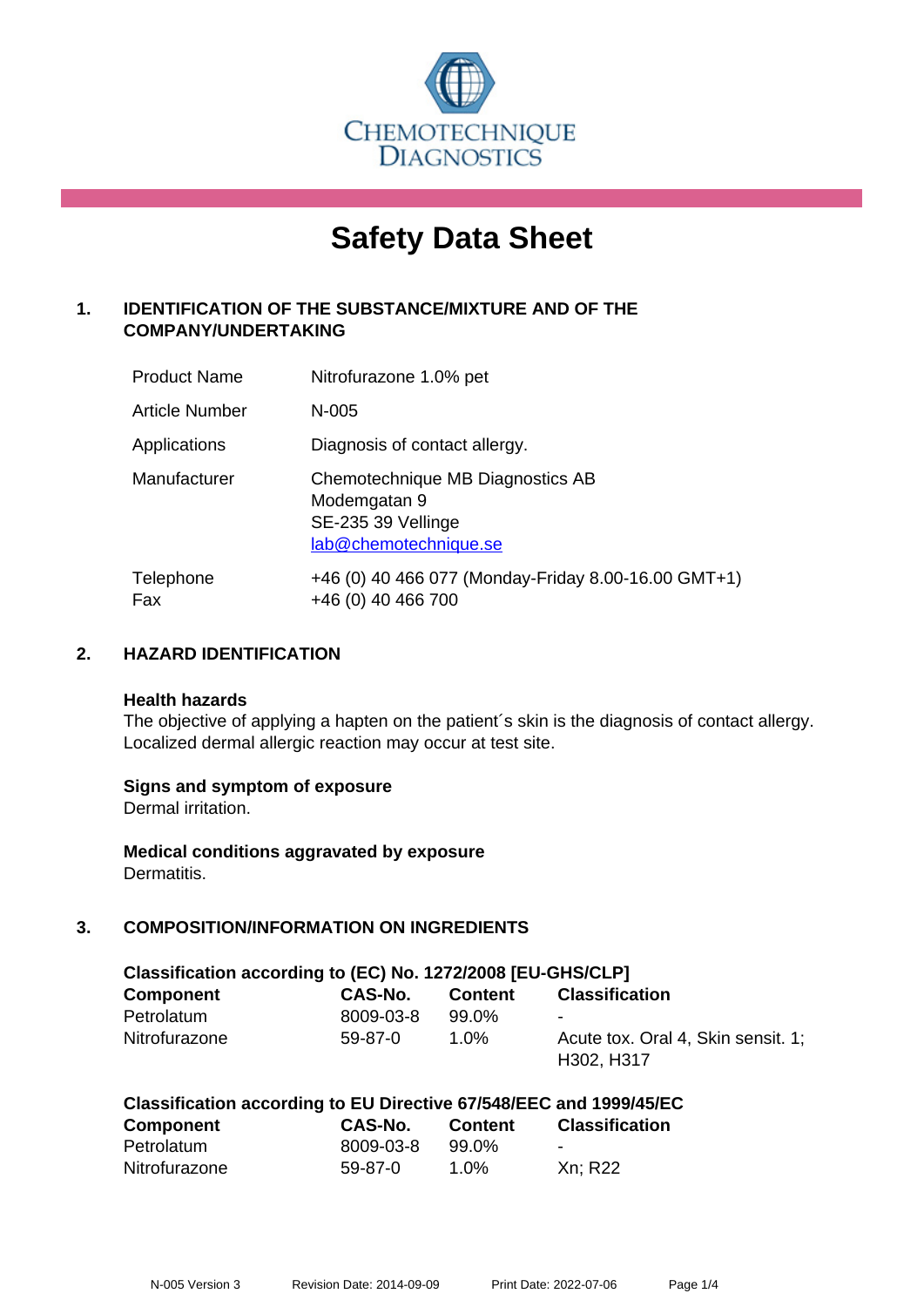## **4. FIRST AID MEASURES**

## **Emergency and first aid procedures**

Obtain medical attention.

# **5. FIRE-FIGHTING MEASURES\***

#### **Suitable extinguish media**

CO2, powder or water spray. Fight larger fires with water spray or alcohol resistant foam.

# **For safety reasons unsuitable extinguishing agents**

Water with full jet.

## **Special protective equipment for fire-fighters**

Wear self-contained respiratory protective device. Wear fully protective suit.

\*Data is shown for petrolatum only

## **6. ACCIDENTAL RELEASES MEASURES**

**Steps to be taken if material is released or spilled** Contain and place in a closed container.

# **7. HANDLING AND STORAGE**

**Precautions to be taken in handling and storage** Store dark at 5-8°C. Avoid extended exposure to light. FOR EXTERNAL USE ONLY.

# **8. EXPOSURE CONTROLS/PERSONAL PROTECTION**

**Respiratory protection** Not required.

**Ventilation** Local exhaust.

**Protective gloves** Disposal gloves.

#### **Eye protection** Not required with normal use.

## **Work/Hygienic practices**

Wash hands after each use.

## **9. PHYSICAL AND CHEMICAL PROPERTIES**

Odour **Odourless** 

Appearance Yellow Semi-solid

Melting point\* 50-55° C Flash point\*  $>100^{\circ}$ C

Boiling point\* No data available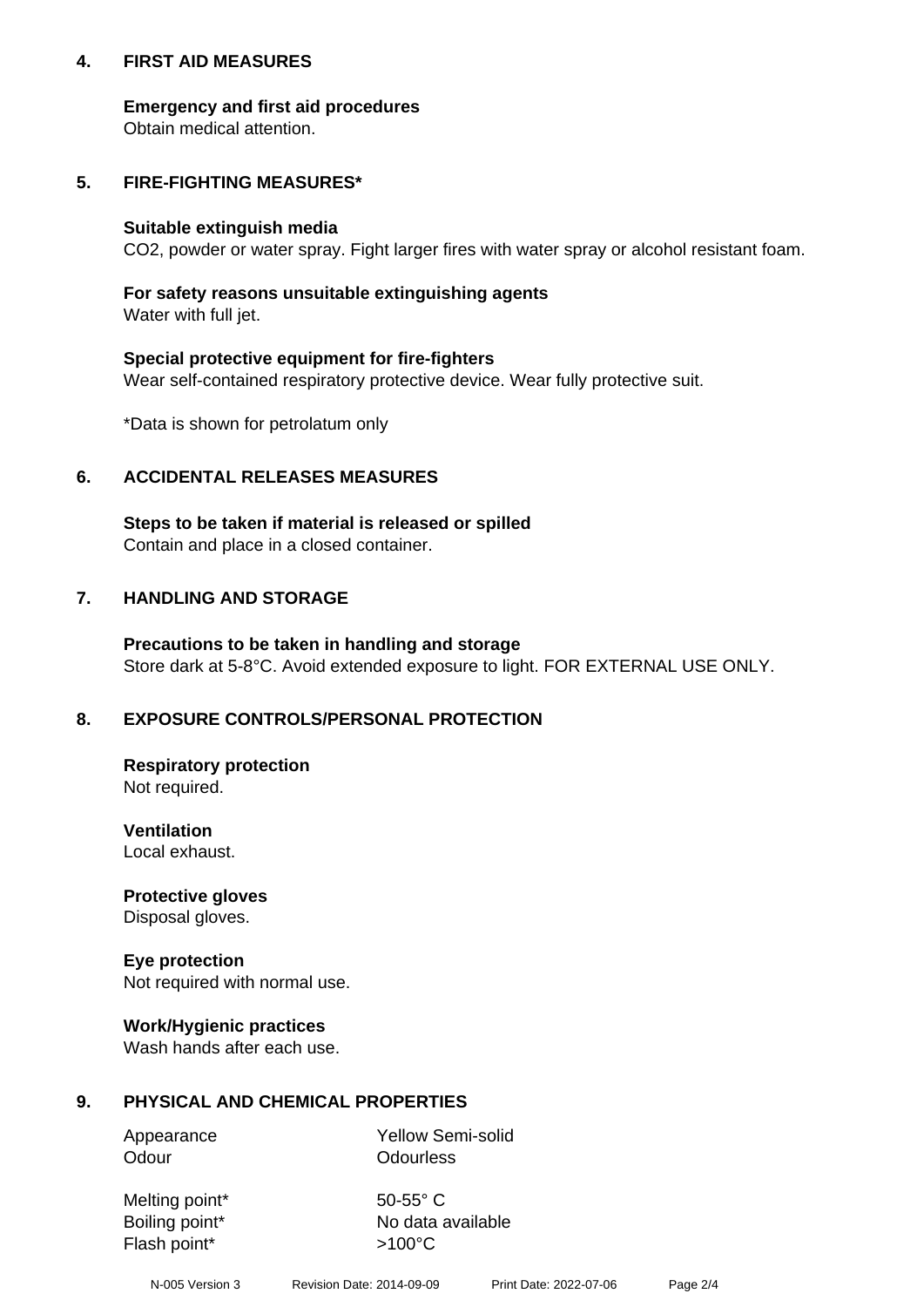Density\* No data available. Solubility in/Miscibility with Water\*

Self ignition\* Product does not self ignite. Danger of explosion\* Product does not present an explosion hazard. Insoluble

\*Data is shown for petrolatum only

# **10. STABILITY AND REACTIVITY**

#### **Incompability**

May react with strong oxidizing agents.

#### **Stability**

Stable at recommended storage conditions.

#### **Hazardous byproducts**

Combustion may generate CO, CO2 and other oxides.

**Hazardous polymerization**

Will not occur.

## **11. TOXICOLOGICAL INFORMATION**

No data available.

## **12. ECOLOGICAL INFORMATION**

No data available.

## **13. DISPOSAL CONSIDERATIONS**

#### **Waste disposal method**

Comply with federal, state/provincial and local regulation.

#### **14. TRANSPORT INFORMATION**

Not dangerous goods.

## **15. REGULATORY INFORMATION**

The classification is according to the latest editions of the EU lists, and extended by company and literature data.

#### **16. OTHER INFORMATION**

#### **Text of H-statements and R-phrases mentioned in Section 3**

| Acute tox. Oral 4 |                           | Acute toxicity, Oral (Category 4)    |          |  |
|-------------------|---------------------------|--------------------------------------|----------|--|
| Skin sensit. 1    |                           | Skin sensitization (Category 1)      |          |  |
| H302              |                           | Harmful if swallowed.                |          |  |
| H317              |                           | May cause an allergic skin reaction. |          |  |
| N-005 Version 3   | Revision Date: 2014-09-09 | Print Date: 2022-07-06               | Page 3/4 |  |